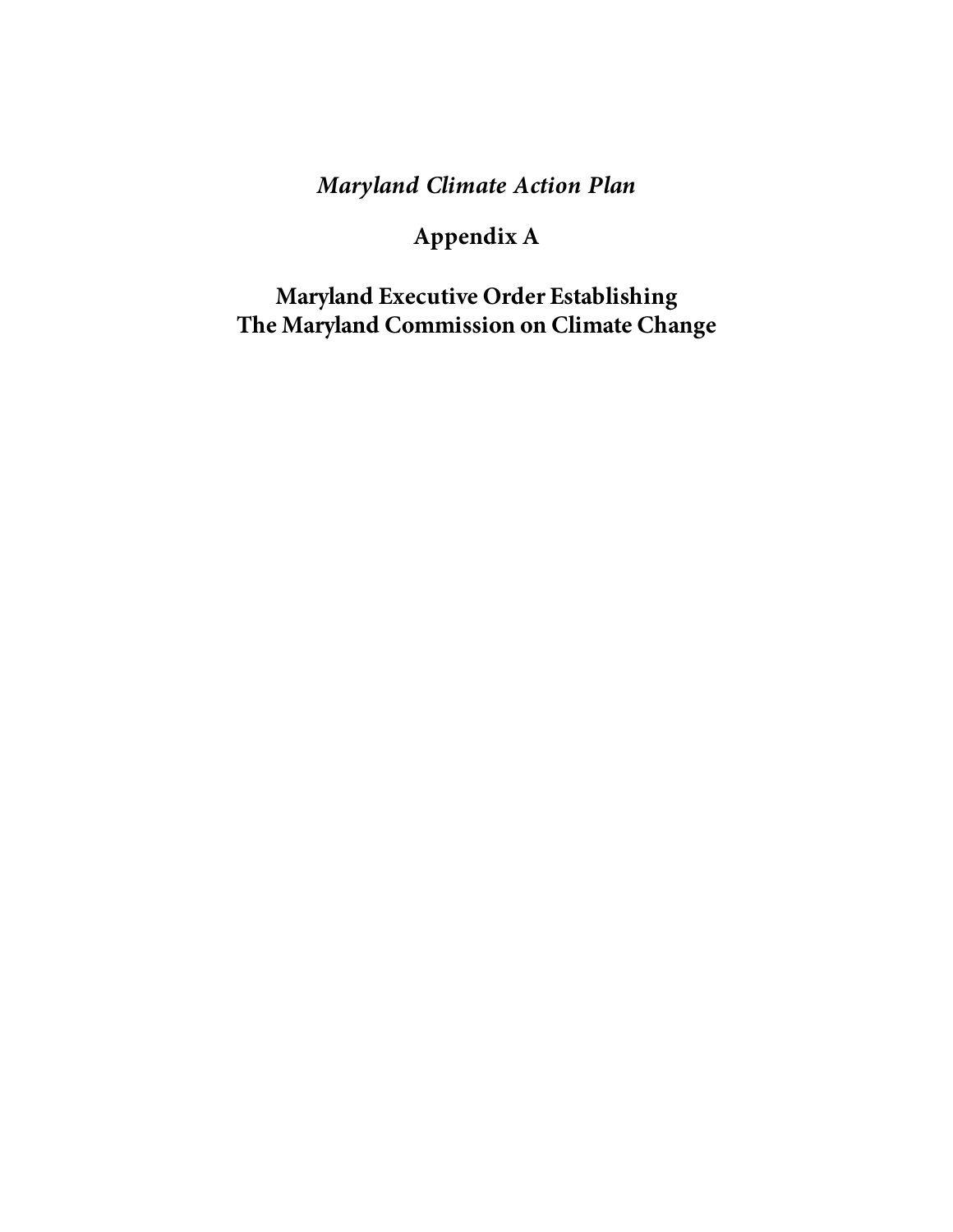#### EXECUTIVE ORDER 01.01.2007.07

#### Commission on Climate Change

| WHEREAS, | As reported by the United Nations Intergovernmental Panel on<br>Climate Change (IPCC) in February 2007, there is now near<br>universal scientific consensus that the world climate is changing,<br>with an estimated rise in temperature between $1.98 - 11.52$ ° F<br>and as much as 7 to 23 inches of global sea level rise, over the<br>next century; |
|----------|----------------------------------------------------------------------------------------------------------------------------------------------------------------------------------------------------------------------------------------------------------------------------------------------------------------------------------------------------------|
| WHEREAS, | Human activities, including coastal development, the burning of<br>fossil fuels and increasing greenhouse gas emissions are<br>contributing to the causes and consequences of climate change;                                                                                                                                                            |
| WHEREAS, | Maryland's people, property, natural resources, and public<br>investments are extremely vulnerable to the ensuing impacts of<br>climate change, including sea level rise, increased storm<br>intensity, extreme droughts and heat waves, and increased wind<br>and rainfall events;                                                                      |
| WHEREAS, | The effects of climate change already are being detected in<br>Maryland, as historic tide-gauge records show that sea level has<br>risen one-foot over the last century within State waters;                                                                                                                                                             |
| WHEREAS, | Based on the current IPCC estimates and the rate of regional land<br>subsidence, Maryland may experience an additional two to three<br>foot sea level rise along its coast by the Year 2099;                                                                                                                                                             |
| WHEREAS, | Recent State actions demonstrate Maryland's strong commitment<br>to addressing both the drivers and consequences of climate<br>change:<br>• Formulation and implementation of a State Sea Level Rise<br>Response Strategy (2000);                                                                                                                        |
|          |                                                                                                                                                                                                                                                                                                                                                          |
|          | • Passage of the Healthy Air Act (2006);                                                                                                                                                                                                                                                                                                                 |
|          | • Development of Maryland Transition Reports which call for<br>State level action to address the drivers and consequences of<br>climate change (2007);                                                                                                                                                                                                   |
|          | • Passage of the Clean Cars Act (2007); and                                                                                                                                                                                                                                                                                                              |
|          | • Participation in the Regional Greenhouse Gas Initiative (2007);                                                                                                                                                                                                                                                                                        |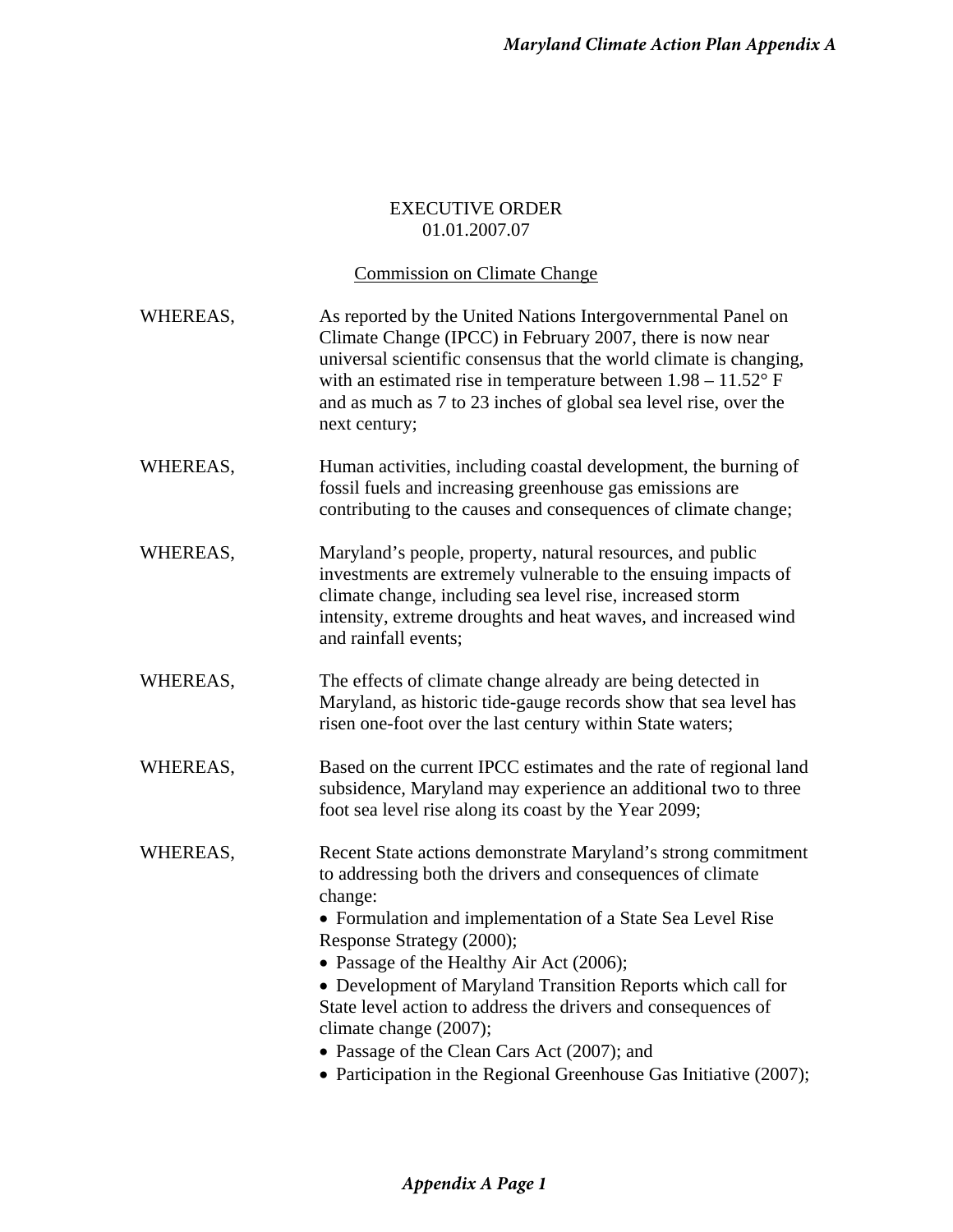WHEREAS,It is imperative that Maryland State Government, as well as local governments, continue to lead by example in the scope and variety of services and activities that government provides and undertakes; and

WHEREAS,More must be done to reduce greenhouse gas emissions and prepare the State of Maryland for the likely physical, environmental, and socio-economic consequences of climate change.

NOW, THEREFORE, I, MARTIN O'MALLEY, GOVERNOR OF THE STATE OF MARYLAND, BY VIRTUE OF THE AUTHORITY VESTED IN ME BY THE CONSTITUTION AND LAWS OF MARYLAND, HEREBY PROCLAIM THE FOLLOWING EXECUTIVE ORDER, EFFECTIVE IMMEDIATELY**:** 

> A. Established. A Climate Change Commission is hereby established to advise the Governor and General Assembly on matters related to climate change.

B. Tasks. The Commission shall develop a Plan of Action to address the drivers and causes of climate change, to prepare for the likely consequences and impacts of climate change to Maryland, and to establish firm benchmarks and timetables for implementing the Plan of Action.

C. Membership.

(1) The Commission shall consist of up to 21 members, including:

(a) The Secretary of Agriculture, or the Secretary's designee;

(b) The Secretary of Budget and Management, or the Secretary's designee;

(c) The Secretary of Business and Economic Development, or the Secretary's designee;

(d) The State Superintendent of Schools, or the Superintendent's designee:

(e) The Secretary of Natural Resources, or the Secretary's designee;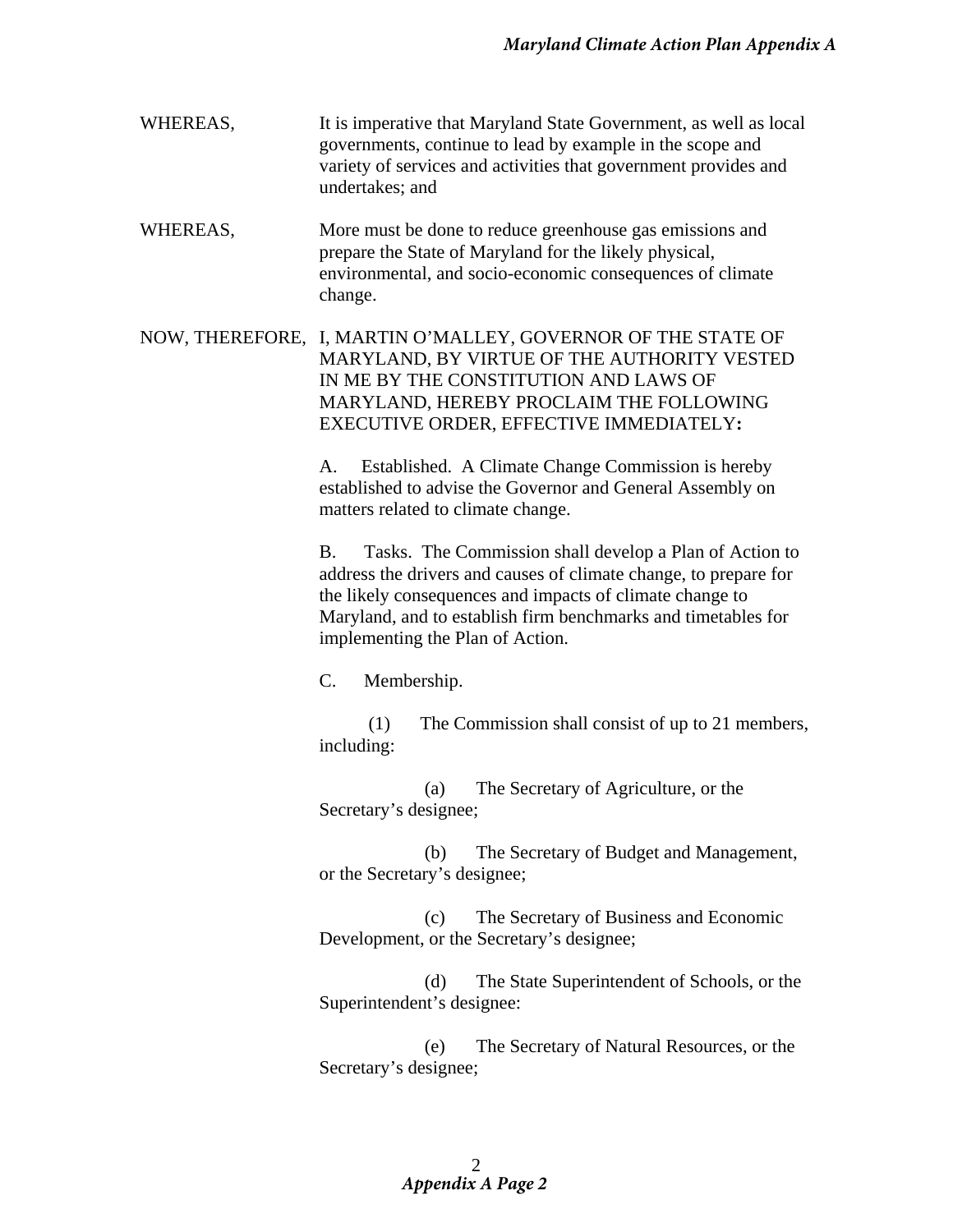(f) The Secretary of the Environment,or the Secretary's designee;

(g) The Secretary of Planning, or the Secretary's designee;

(h) The Secretary of Transportation, or the Secretary's designee;

(i) The Director of the Governor's Office of Homeland Security, or the Director's designee;

(j) The Director of the Maryland Energy Administration, or the Director's designee;

(k) The Secretary of Housing and Community Development, or the Secretary's designee;

(l) The Maryland Insurance Commissioner, or the Commissioner's designee;

(m) The Director of the Maryland Emergency Management Agency, or the Director's designee;

(n) The Chairman of the Public Service Commission, or the Chairman's designee; and

(o) The Chancellor of the University System of Maryland, or the Chancellor's designee;

(2) The Speaker of the House of Delegates and the President of the Senate are invited to appoint 3 members, respectively, from the House of Delegates and Senate, to serve as members of the Commission.

D. Chair. The Chair of the Commission shall be designated by the Governor from among the members of the Commission.

E. Staff Coordination. The Department of Natural Resources and Department of the Environment shall jointly staff the Commission in coordination with other State agencies as directed by the Chair.

F. Working Groups. The Commission shall be supported by Working Groups, to be established by the Chair, as follows: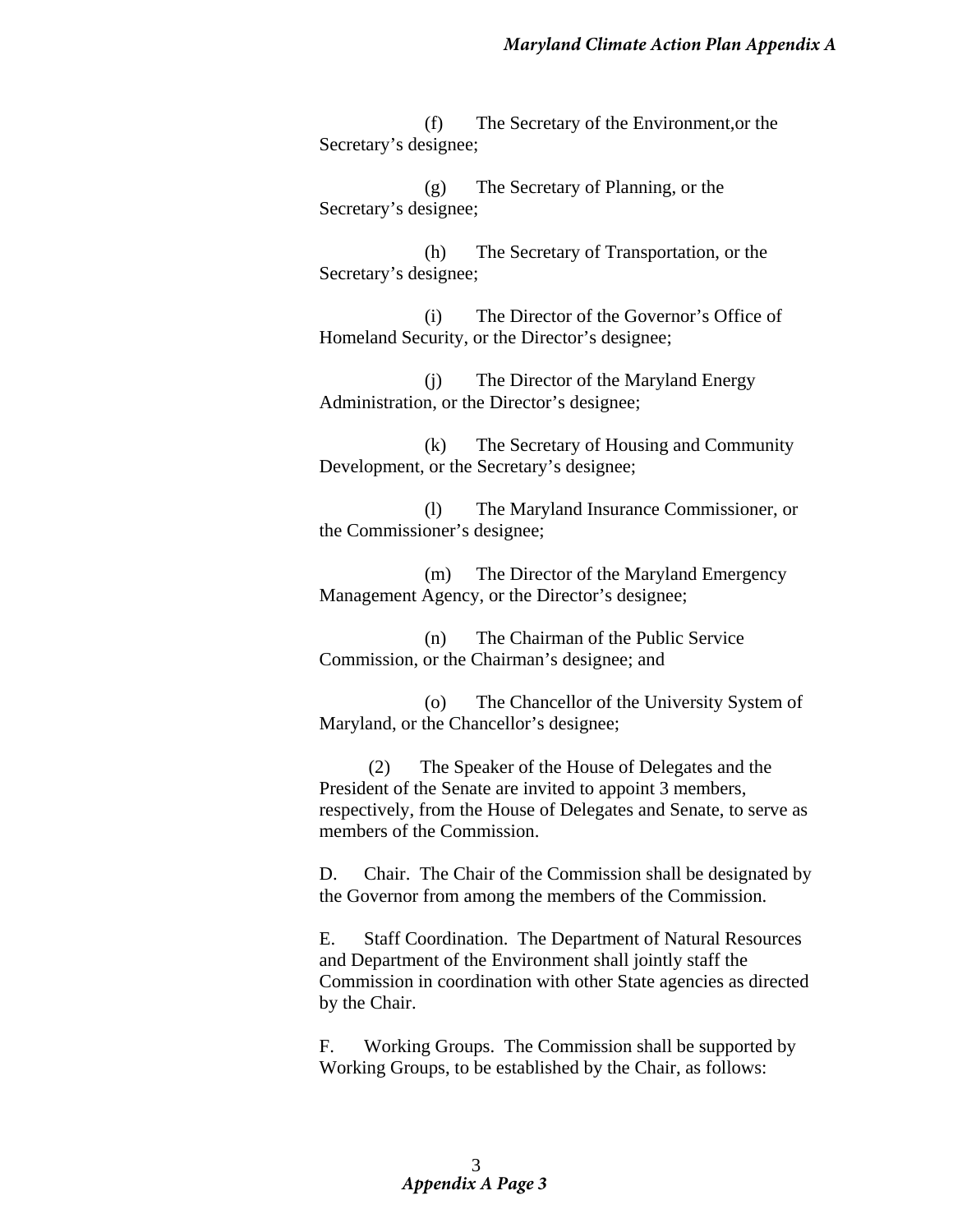(1) Scientific and Technical Working Group.

(a) Tasks. The Working Group shall develop a Comprehensive Climate Change Impact Assessment. The Assessment should:

(i) Advise the Commission, as well as other Working Groups, on the scientific and technical aspects of climate change;

(ii) Inventory Maryland's greenhouse gas emission sources and sinks;

(iii) Calculate Maryland's "carbon footprint" to measure the impact of human activities on the environment based on the State's greenhouse gas production;

(iv) Investigate climate change dynamics, including current and future climate models and forecasts; and

(v) Evaluate the likely consequences of climate change to Maryland's agricultural industry, forestry resources, fisheries resources, fresh water supply, aquatic and terrestrial ecosystems, and human health.

(b) Chair. The Scientific and Technical Working Group will be chaired and staffed jointly by the University System of Maryland, the Maryland Department of the Environment and the Department of Natural Resources.

(2) Greenhouse Gas and Carbon Mitigation Working Group.

(a) Tasks. The Working Group shall develop a Comprehensive Greenhouse Gas and Carbon Footprint Reduction Strategy*.* The Strategy should:

(i) Evaluate and recommend goals that include but not be limited to the reduction of Maryland's greenhouse gas emissions to 1990 levels by 2020 and 80% of 2006 levels by 2050;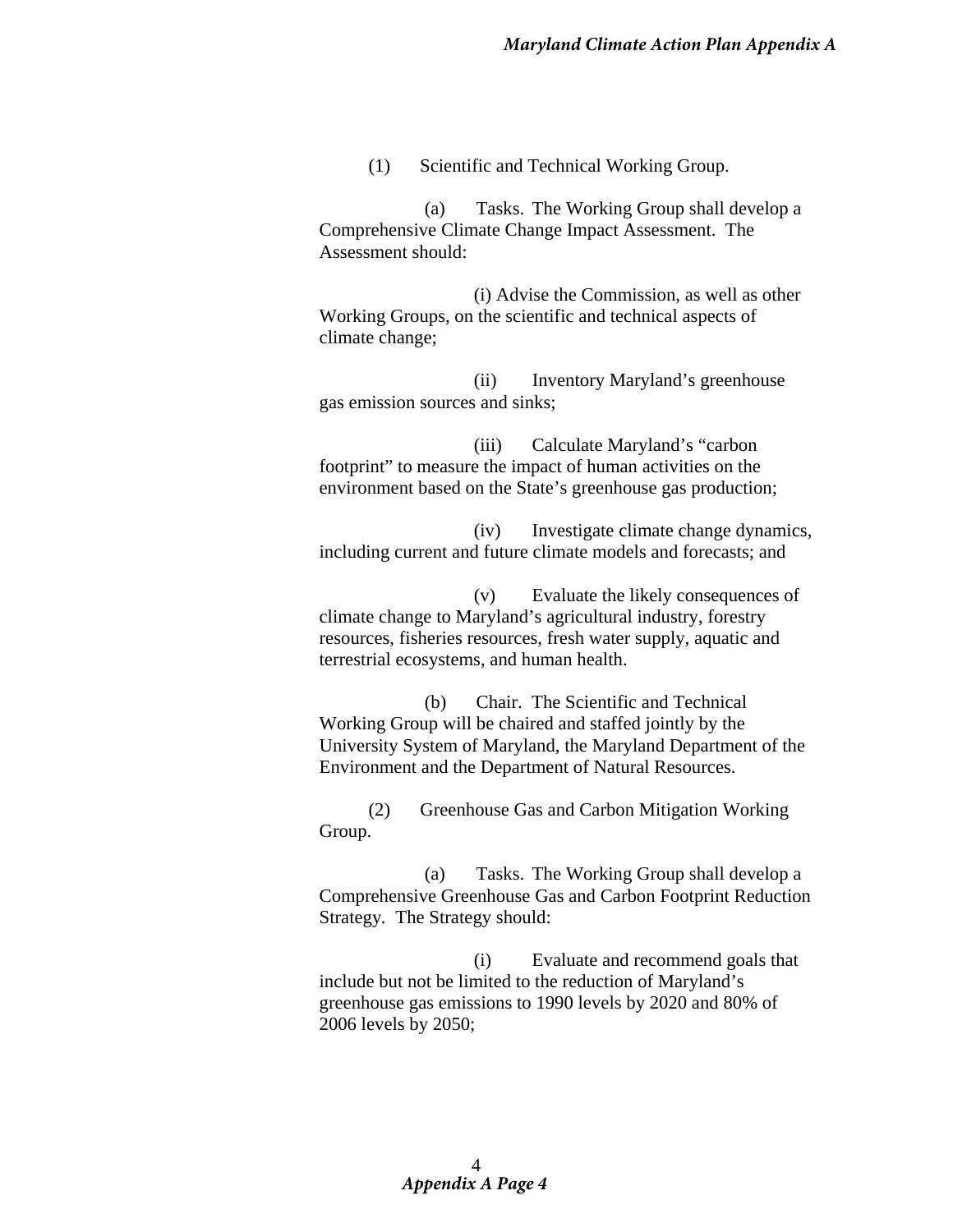(ii) Recommend short and long-term goals and strategies that include both energy and non-energy related measures to mitigate greenhouse gases and offset carbon emissions; and

(iii) Provide a detailed implementation timetable, with benchmarks, for each recommendation and strategy.

(b) Chair. The Greenhouse Gas and Carbon Mitigation Working Group shall be chaired and staffed jointly by the Department of the Environment and the Maryland Energy Administration.

(3) Adaptation and Response Working Group.

(a) Tasks. The Working Group shall develop a Comprehensive Strategy for Reducing Maryland's Climate Change Vulnerability. The Strategy should:

(i) Recommend strategies for reducing the vulnerability of the State's coastal, natural and cultural resources and communities to the impacts of climate change, with an initial focus on sea level rise and coastal hazards (e.g., shore erosion, coastal flooding);

(ii) Establish strategies to address short and long-term adaptation measures, planning and policy integration, education and outreach, performance measurement, and as necessary, new legislation and/or modifications that will strengthen and enhance the ability of the State and its local jurisdictions to plan for and adapt to the impacts of climate change;

(iii) Work with local governments to identify their capacity to plan for and adapt to sea level rise;

(iv) Develop appropriate guidance to assist local governments with identifying specific measures (e.g., local land use regulations and ordinances) to adapt to sea level rise and increasing coastal hazards; and

(v) In consultation with the Scientific and Technical Working Group, propose a timetable for the development of adaptation strategies to reduce climate change vulnerability among affected sectors, such as agriculture,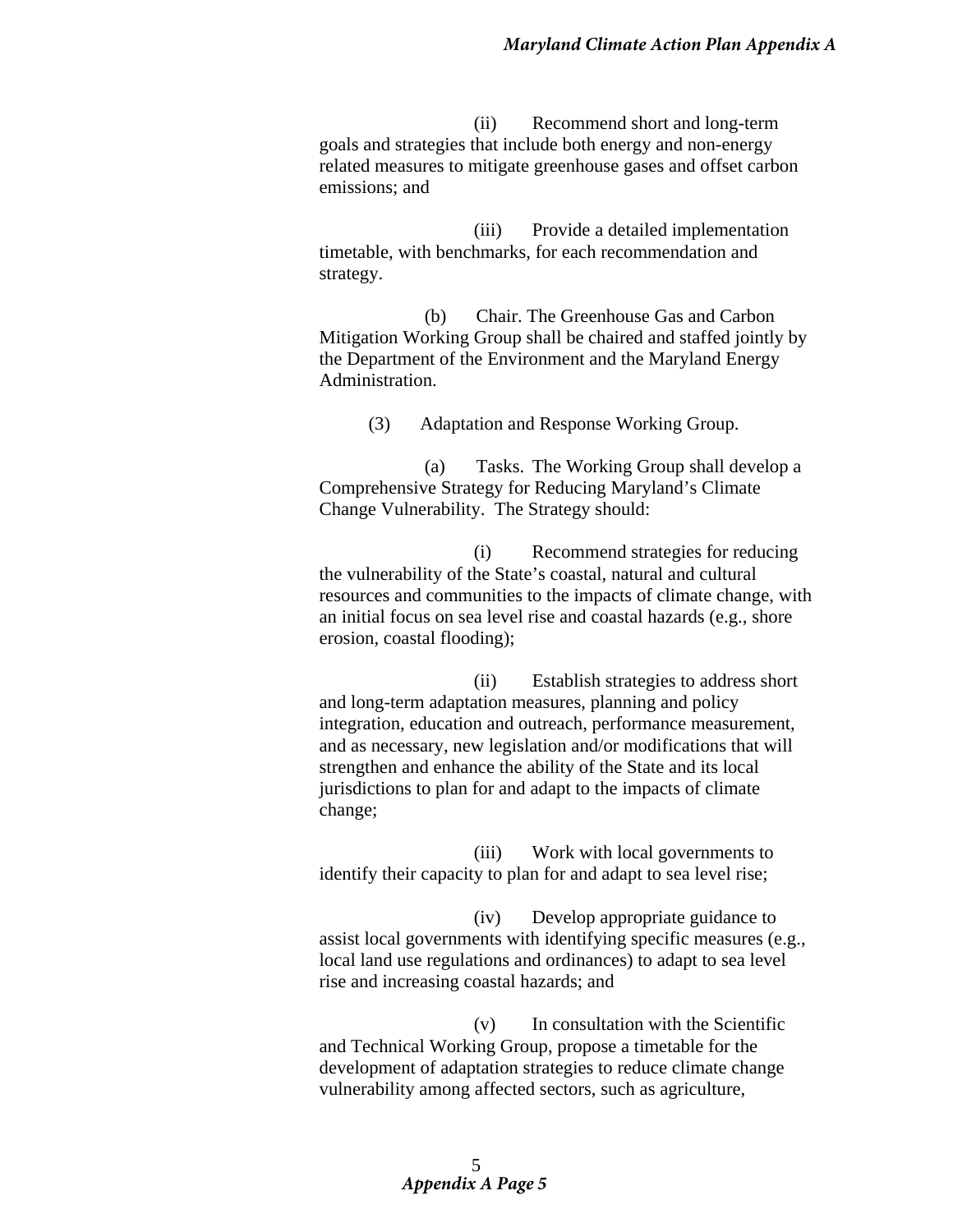forestry, water resources, aquatic and terrestrial ecosystems, and human health.

(b) Chair. The Adaptation and Response Working Group shall be chaired and staffed jointly by the Department of Natural Resources and the Department of Planning.

(4) Additional Working Groups and/or Subcommittees to Working Groups may be created, as necessary, to accomplish the Commission mandate and Working Group Tasks.

(5) Appointments.

(a) The Chair of the Commission shall appoint Working Group and Subcommittee members who broadly represent both public and private interests in climate change, including but not limited to: Other levels of government, academic institutions, renewable and traditional energy providers, environmental organizations, labor organizations, and business interests, including the insurance industry.

(b) Working Group and Subcommittee members shall serve at the pleasure of the Commission.

(c) Working Group and Subcommittee members may not receive compensation for service.

G. Milestones.

(1) Within 60 days of the effective date of this Executive Order, the Commission shall be convened and Working Group members appointed.

(2) Within 90 days of the effective date of this Executive Order, Working Groups shall meet and establish individual work plans.

(3) Within one year of the effective date of this Executive Order, the Commission shall present to the Governor and General Assembly the Plan of Action, including the Comprehensive Climate Change Impact Assessment, the Comprehensive Greenhouse Gas and Carbon Footprint Reduction Strategy, and the Comprehensive Strategy for Reducing Maryland's Climate Change Vulnerability.